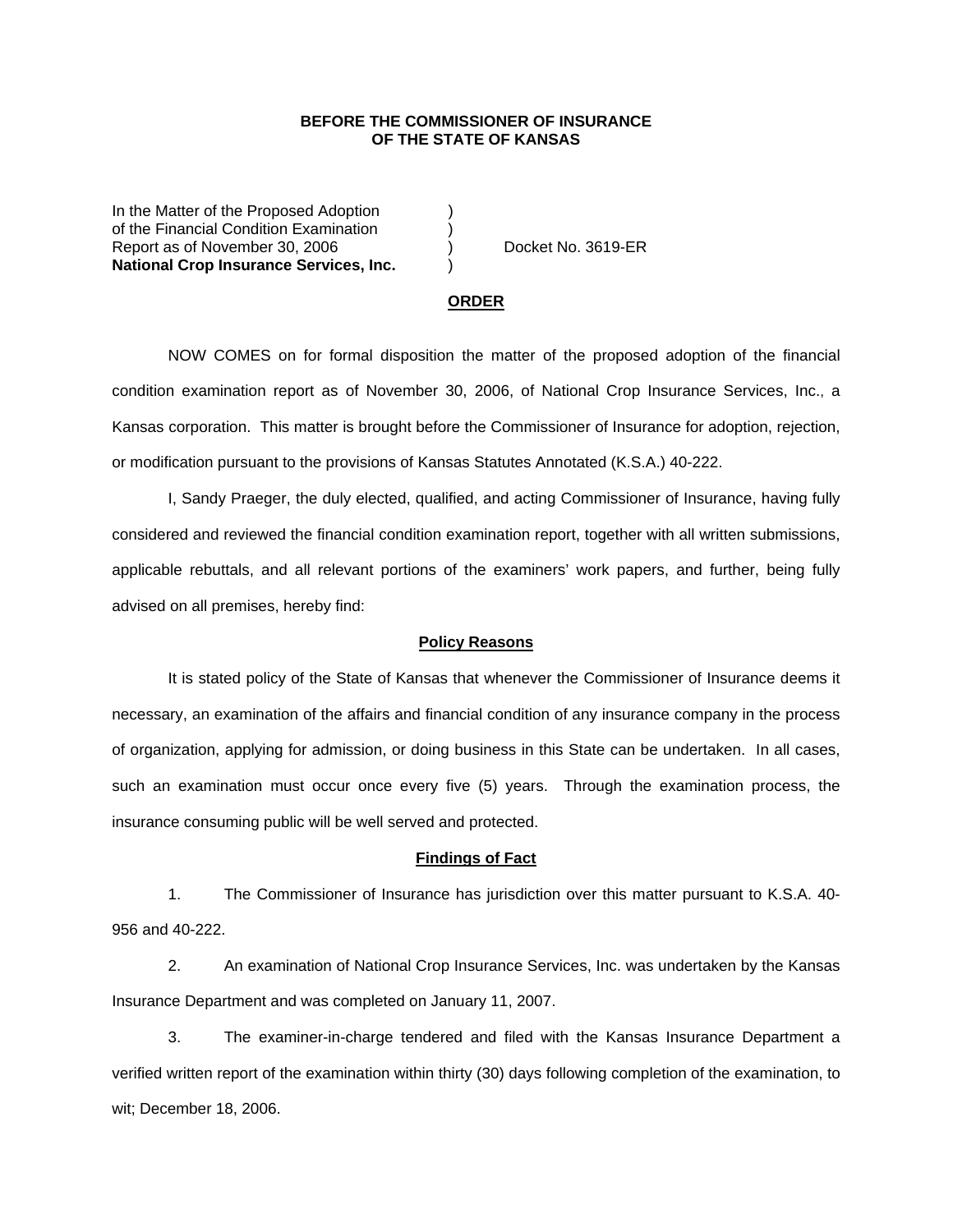4. Following receipt of the verified report, the Kansas Insurance Department transmitted the report to National Crop Insurance Services, Inc. on January 11, 2007, with a duly executed notice advising the company of its opportunity to prepare and submit to the Kansas Insurance Department a written submission or rebuttal with respect to any and all matters contained in the report. National Crop Insurance Services, Inc. was further advised that any written submission or rebuttal needed to be filed with the Kansas Insurance Department no later than thirty (30) days after receipt of the verified report.

 5. National Crop Insurance Services, Inc. filed a written rebuttal of the verified report on January 18, 2007.

 6. Following receipt of the rebuttal, the Kansas Insurance Department agreed to make certain revisions and transmitted the revised report to National Crop Insurance Services, Inc. on February 13, 2007, with a duly executed notice advising the company of its opportunity to prepare and submit to the Kansas Insurance Department a written submission or rebuttal with respect to any and all matters contained in the report. National Crop Insurance Services, Inc. was further advised that any written submission or rebuttal needed to be filed with the Kansas Insurance Department no later than ten (10) days after receipt of the verified report.

 7. National Crop Insurance Services, Inc. filed a written acceptance of the verified report on February 15, 2007.

8. Based upon the written submission tendered by National Crop Insurance Services, Inc., the company took no exceptions to matters contained in the verified report.

 9. Within thirty (30) days of the end of the time period allowed for written submission or rebuttal, the Commissioner of Insurance fully reviewed the report, together with all written submissions and rebuttals provided by National Crop Insurance Services, Inc. The Commissioner of Insurance further reviewed all relevant workpapers.

 10. No other written submissions or rebuttals were submitted by National Crop Insurance Services, Inc.

## **Conclusion of Law**

11. K.S.A. 40-222(k)(2) provides:

"Within 30 days of the end of the period allowed for the receipt of written submissions or rebuttals, the commissioner shall fully consider and review the report, together with any